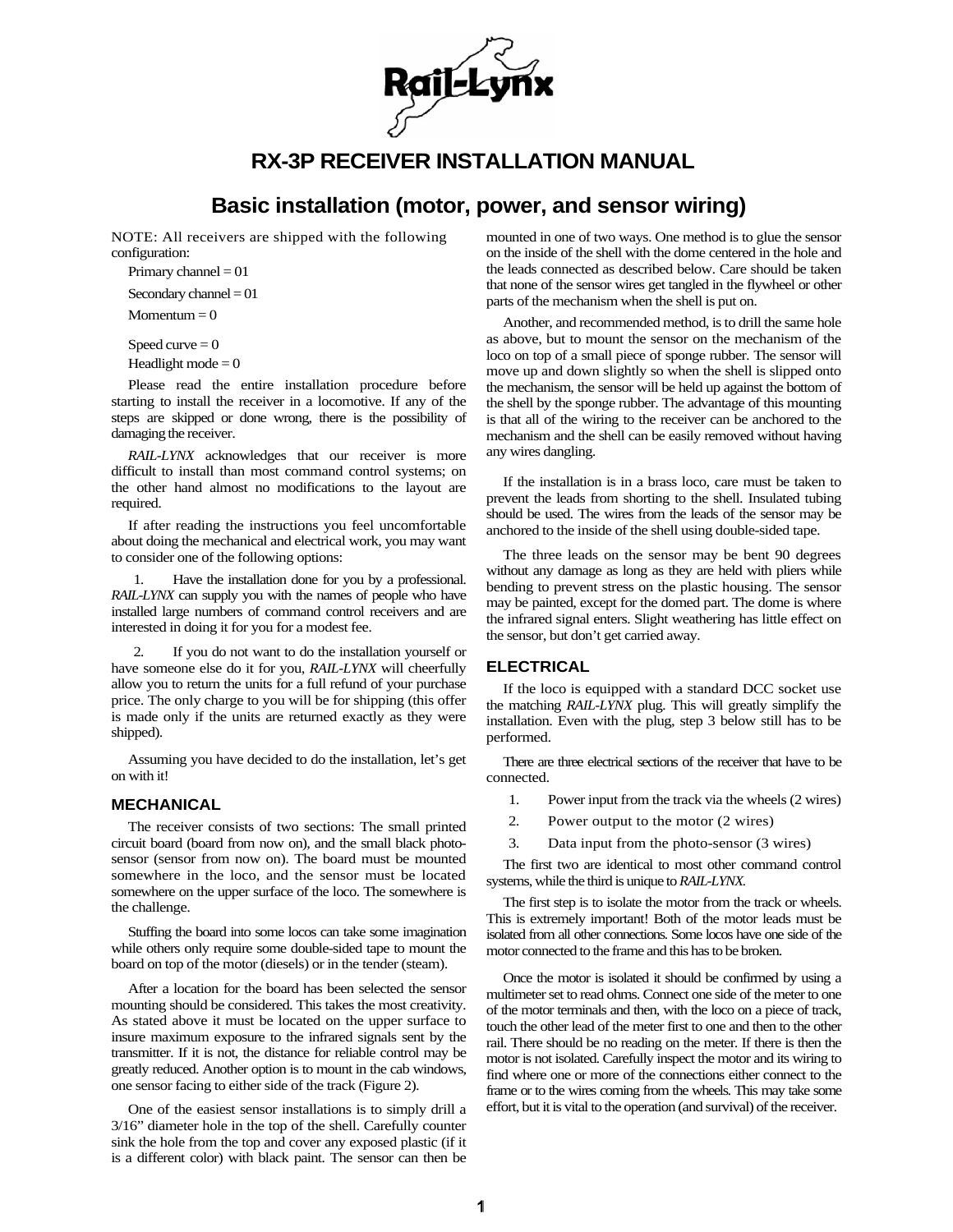RX-3 only: After the motor is isolated the two motor drive leads from the receiver (gray and orange) should be connected to the motor (Figure 1). Connect the gray lead to the motor brush that had been connected to the right hand rail. Connect the orange lead to the motor brush that had been connected to the left hand rail. This will insure that the loco goes in the proper direction when commanded by the handheld transmitter.

Next connect the two power leads (red and black) to the track connections. If does not matter which wire goes to which track connection, the track connections vary with different locos and manufacturers. Most diesels have two wires which connect to the wheels, or have one wire from the wheels and the other connection is via the frame. On diesels make sure power is connected to both trucks. After the power is connected, check for a short by placing the loco on a piece of test track with a multimeter set to read resistance connected across the rails. A very low reading (less than 20 ohms) indicates a short in the power wiring. Check to see if any wires are pinched, or if the leads from the two trucks are reversed.

Most steam locos have the loco frame connected to one rail of the track and the tender frame connected to the other rail. Therefore, connect one red lead to the loco frame and the other to the tender frame.

The sensor leads (white, black and green) must be connected next (Figure 2). If the sensor was mounted on the upper surface of the diesel or tender and the leads bent and passed through three holes (a common method), then the three wires may be soldered to the three leads of the sensor. Care should be taken not to apply the soldering iron to the leads too long (3 to 5 seconds max.) or the sensor may be damaged. Make sure that the green and white leads are not reversed (the black lead goes to the center lead and that's tough to reverse). Please closely follow Figure 1 for the green and white connections and remember to picture how they look when viewed from the bottom, which is where the solder connections will be made. A piece of shrink tubing can be placed on the center pin to prevent any of the leads from shorting.

To test the receiver place the loco on a piece of test track. Connect the power supply or power pack to the track with the 10 ohm resistor (the one supplied with the receiver) connected in series with one of the leads (Figure 3). This resistor will most likely (but not positively) protect the receiver from a wiring error. Connect a multimeter set to read voltage as shown in figure.

Slowly advance the speed control on the power pack and observe the voltage reading on the meter. If the meter reads backwards, reverse the meter leads. Continue to increase the voltage until 12 volts is reached. If, as the speed control is increased, the voltage does not read anything, or reads very little, most likely a short or miswire has occurred. A finger placed on the resistor can detect any temperature rise. The resistor will get hot if any thing is wrong! If the voltage does not increase and/or the resistor gets hot, quickly remove the power. After removing power, recheck the wiring. Normally the resistor will prevent any damage to the receiver if something is wrong with the installation.

During all this time the loco should not move, but sit patiently and wait for a command from the hand-held transmitter. If it starts to move there is probably a miswire. Turn off the power and recheck the wiring.

If everything seems OK, turn on the *RAIL-LYNX* transmitter by moving the toggle switch to the on position. Set the top channel switch to "0" and the lower channel switch to "1". This selects channel 01, which is the primary channel that all receivers are initially loaded with before shipment. Move the "FORWARD" switch to the right (HL), point the transmitter toward the loco, depress the right hand

DIRECTION button and rotate the speed knob to about the eight or nine o'clock position.

The loco should begin to move or at lease make a buzzing sound. If the loco just buzzes, increase the speed knob until it starts to move. To stop the loco depress the "STOP" button. After stopping the loco depress the left hand DIRECTION button. The loco should move in the opposite direction. If the loco behaves correctly the wiring is correct.

With the "FORWARD" switch in the "HL" position the loco should move in the forward direction, when the right hand DIRECTION button is pushed, if it moves in the rearward direction the leads to the motor should be reversed (NOT THE LEADS TO THE TRACK!).

On the first installation it may be desirable to make all connections temporary and operate the loco without the shell to confirm that the wiring is correct and understood. Please be very careful to make sure that none of the wiring or sensor leads touch the loco frame or the track as severe damage can result.

That's all there is to it... that wasn't all that bad, was it?

## **ADVANCED FEATURES AND INSTALLATION**

#### **SPEED CURVE**

There are five speed curves stored in the receiver. Curves 0-3 are stored in program memory and cannot be changed. Curve 4 is stored in data memory and can be customer designed and loaded using SPEED-LYNX and any computer capable running DOS.

The speed curve determines the speed of the loco vs the position of the speed knob.

Speed curve 0 is a linear straight line from 0 to 100% of track voltage.

Speed curve 1 is a linear straight line from 0 to 75% of track voltage.

Speed curve 2 is a linear straight line from 0 to 50% of track voltage.

Speed curve 3 is a linear straight line from 0 to 37% of track voltage

Speed curve 4 is a CUSTOM SPEED CURVE.

As shipped the receiver does not have a speed curve 4, it should not be selected.

If can be changed using the SPEED-LYNX software running under DOS, and either the loader module, or any repeater. Any of the 126 speed values may be assigned to any of the 32 knob positions to produce any type of curve desired. See the SPEED-LYNX manual.

#### **SPEED CURVE SELECTION**

To select one of the speed curves, set the loco's primary channel on the channel switches and set the speed knob in position 0 (full stop), 1, 2, 3, or 4. While holding the "SHIFT" button down, depress the hidden button on the bottom of the XMTR. This will select the desired speed curve.

**CAUTION;** this command is an offshoot of the primary channel command and will be accepted by any loco equipped with an older RX-1 receiver seeing the message. It should normally be used only during installation on the bench, or be sure you prevent any other locos in the area from accidentally accepting the command.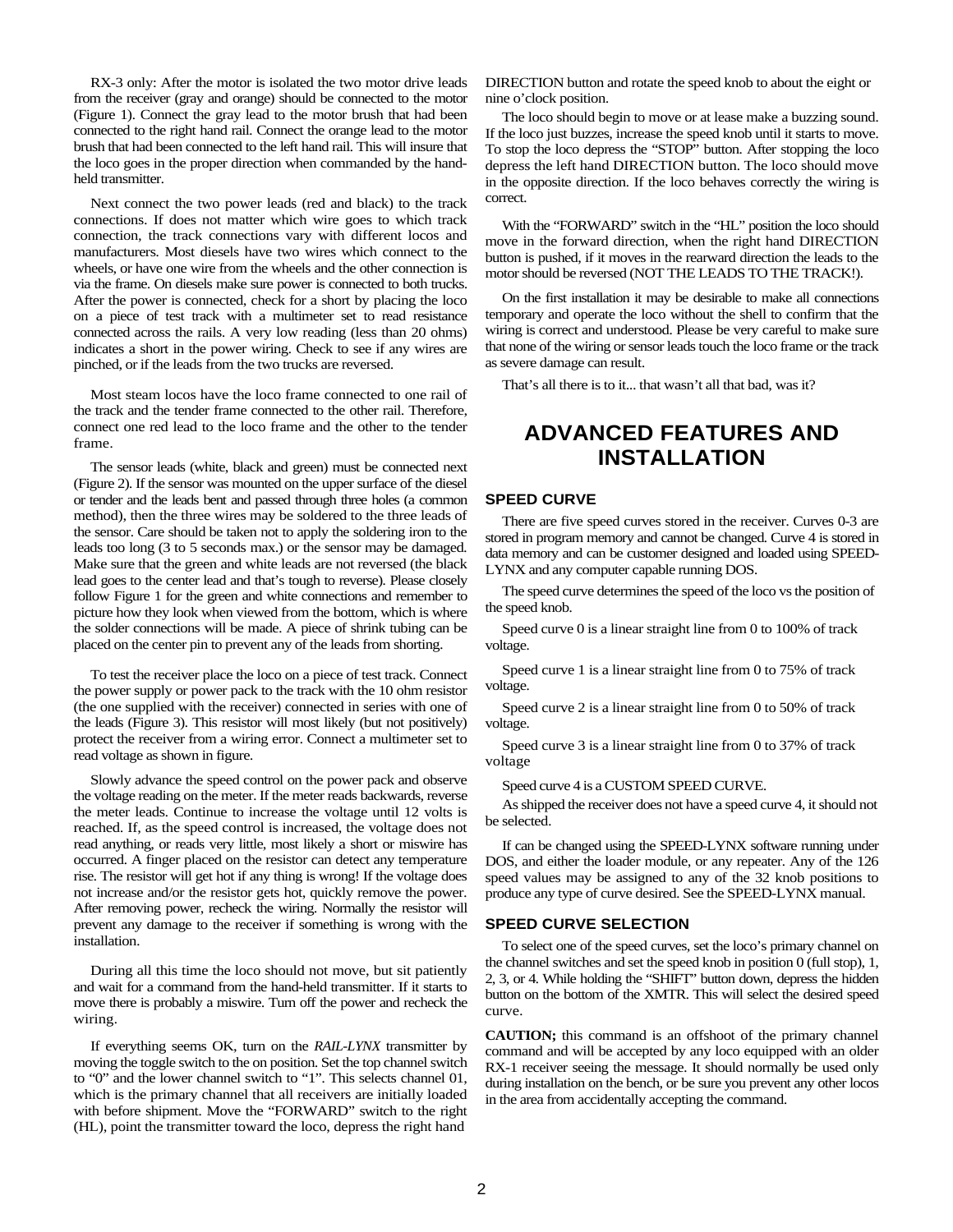## **SPEED OFFSET**

This is used to correct for a loco that doesn't start until the speed is increased to a fairly high value. This command essentially adds several (up to 7) clicks to the speed knob's position. Any number over 7 will be interpreted as 7.

For example, suppose a loco does not start to move until the speed knob has reached 6 clicks. A reasonable correction would be to add 4 clicks of positive speed offset. To do this, set the loco's primary channel on the channel switches, and advance the speed knob 4 clicks

above 0. Depress the hidden button on the bottom of the XMTR. This will load an offset of 4 into the loco. Now the loco should start to move after only 2 clicks.

**CAUTION:** This command is an offshoot of the primary channel command and will be accepted by ANY loco seeing the message. If should normally be used only during installation on the bench, or be sure you prevent any other locos in the area from accidentally accepting the command.



## **CONNECTION DIAGRAM**





**RAIL-LYNX**  84 Belcher Rd., Blairstown, NJ 07825-2106 Tel.: 908-362-1139; Fax: 908-362-0184; E-mail: info@rail-lynx.com; Website: www.rail-lynx.com; User Group: http://groups.yahoo.com/group/rail-lynx